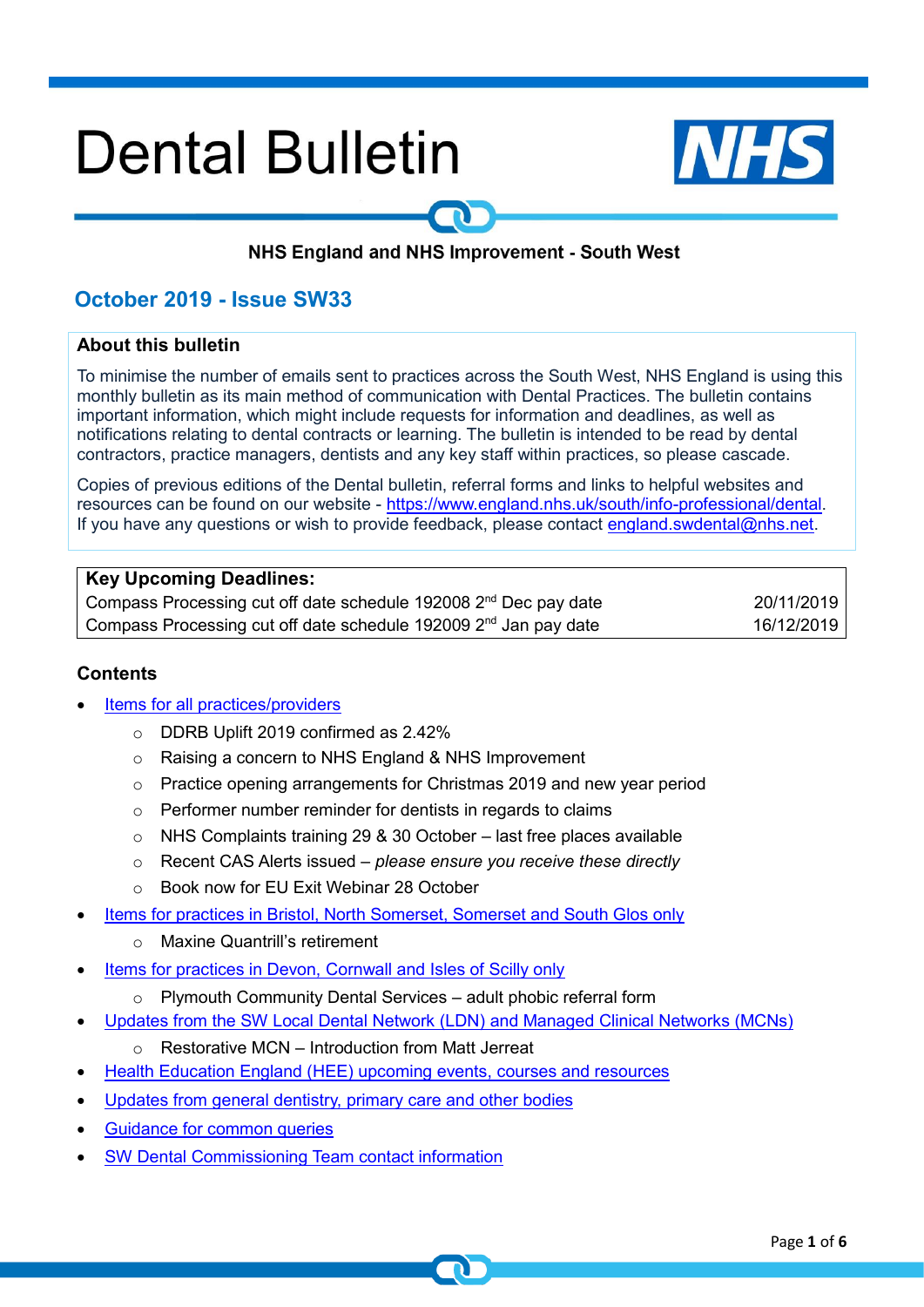#### <span id="page-1-0"></span>**Items for all practices/providers**

#### • **DDRB Uplift 2019 confirmed as 2.42%**

The DDRB Uplift for England has been confirmed as 2.42% on contract value. The DDRB uplift will be applied to all GDS and PDS contracts back dated to 1 April 2019 in time for the October schedules which will be paid 1st November 2019.

Following the November pay date and uplift applied, it is a good time to review performer NPE/NPEE estimations to ensure these are correct, as the values held impact any SFE/authorised leave payments (maternity, sick pay etc). Guidance on working out NPE/NPEE can be found on the BSA website [here](https://www.nhsbsa.nhs.uk/sites/default/files/2018-04/How%20to%20calculate%20Provider%20and%20Performer%20NPE_NPEE.pdf) and [how to change on Compass here.](https://www.nhsbsa.nhs.uk/sites/default/files/2017-02/How_to___view_and_amend_performers_NPE_%28V0.2%29_02.2016.pdf)

#### • **Raising a concern to NHS England & NHS Improvement**

Dental practices can raise concerns about patient safety or inappropriate activity in their workplace with us, anonymously if preferred, in circumstances where a direct approach to their employer is not favoured, suitable or appropriate. Please view the following links for information on possible circumstances and routes available, should you need raise something in order to carry out your duty of protecting the safety of patients: [Raising a concern](https://www.england.nhs.uk/ourwork/whistleblowing/raising-a-concern/) | [Whistleblowing](https://www.england.nhs.uk/ourwork/whistleblowing/)

- **Practice opening arrangements for Christmas 2019 and new year period** NHS England & NHS Improvement will shortly be contacting all practices to request information on opening over the Christmas and new year period. Please respond upon receipt. This is to ensure there are suitable arrangements for patients. If the practice is planning to be open for less than your contracted opening hours, you should as a minimum ensure:
	- o Buddying arrangement with another practice, which must be an **NHS contracted dental surgery**, who will provide emergency appointments on your behalf. (Please ensure these arrangements have been discussed and agreed with the buddy practice in advance)
	- or
	- $\circ$  A dedicated emergency mobile phone number may be used for patients to access emergency care and/or advice during normal contracted surgery hours.

The letter will outline expectations and obligations of your contract, but a reminder that a practice must not state that it will be closed with no alternative arrangements put in place, it must not redirect patients to the out of hours (OOH) service during contracted hours, nor refer patients to NHS 111. To do so would be considered a breach of its contract.

# • **Performer number reminder for dentists in regards to claims**

A general reminder that claims for treatment by dentists must only be submitted using the performer number of the dentist who has completed the UDA/UOA activity, who must be on the performers list and added to the contract on [Compass.](https://www.nhsbsa.nhs.uk/compass)

A dentist who is not included on the Dental Performers List is unable to perform any primary dental services (even if the claims are submitted by a third party), as this would breach Performer List Regulation 31(1) which states: (1) 'A dental practitioner may not perform any primary dental services unless that dental practitioner is included in the dental performers list'. This is regardless of what title they use or who submits the claim.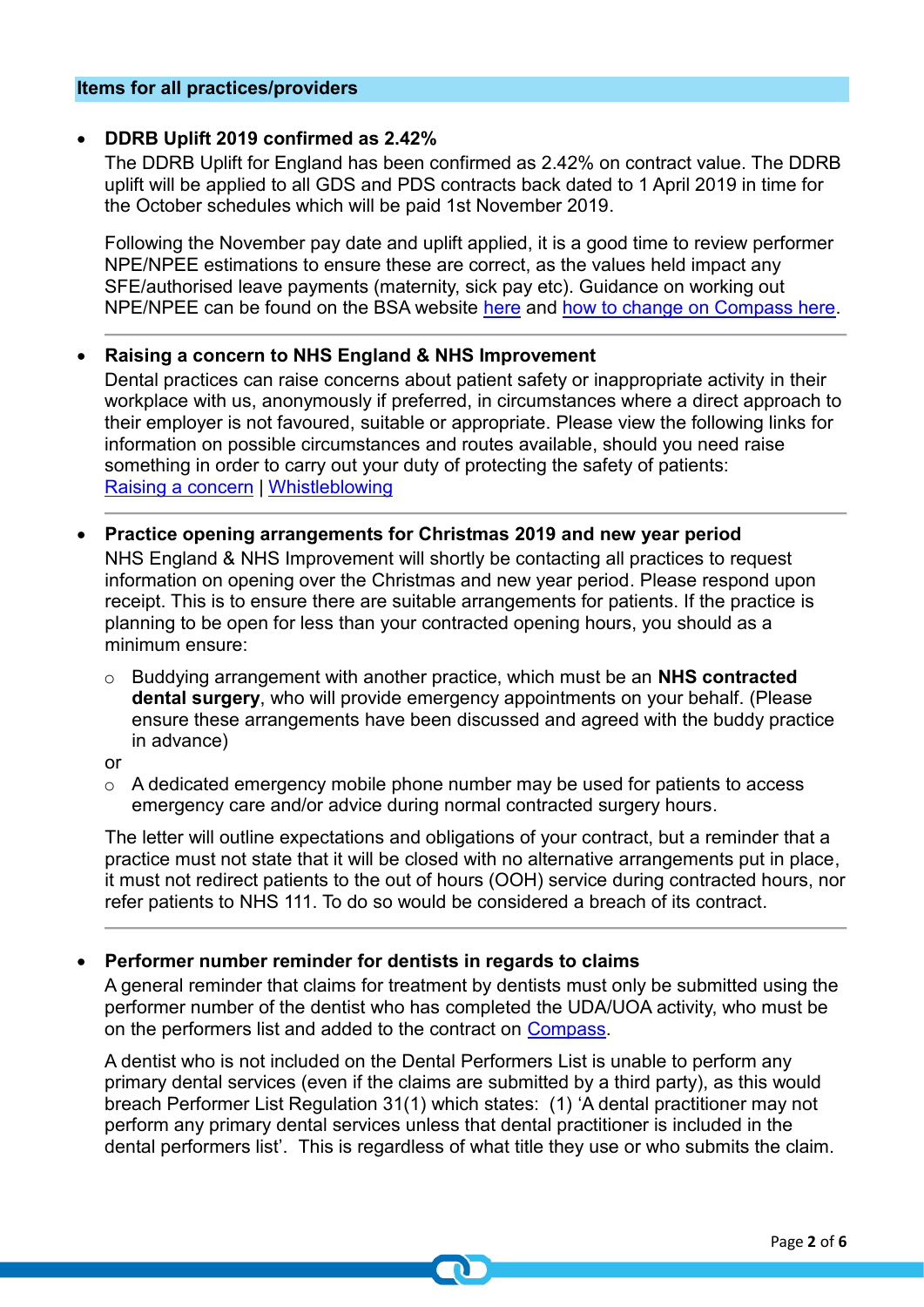A dentist can only undertake work for which a claim is submitted (by any party) if they are on the performers list, and any dental work for which an NHS claim is submitted would be considered to be "primary dental services".

NHS England and NHS Improvement can remove a dentist from the Performers List if they have not performed any primary dental services within the preceding 12 months.

Performer list forms and FAQs are available on the [Primary Care Support England](https://pcse.england.nhs.uk/services/performers-lists/)  [\(PCSE\) website.](https://pcse.england.nhs.uk/services/performers-lists/)

- **NHS Complaints training 29 & 30 October – last free places available** There is just still time to book for the free complaints handling workshops previously advertised. These 3 hour CPD session run by NHS England and NHS Improvement are being held in:
	- o Plymouth 29 October 2019 (9.30am and 2.00pm sessions)
	- o Taunton 30 October 2019 (9.30am and 2.00pm sessions)

Please view the adverts attached to this bulletin email and sign up asap by emailing [england.complaints-training@nhs.net](mailto:england.complaints-training@nhs.net) with your details and which session you wish to book to attend.

# • **Recent CAS Alerts issued** *– please ensure you receive these directly*

03/10/2019 - [Class 4 Drug Alert, For Information / Action, Pharmaswiss Ceska Republika](file://///ims.gov.uk/data/Users/GBBULVD/BULHOME4/SBTroake/Downloads/EL%20(19)A%2023%20Final%20(1).pdf)  [S.R.O \(An Affiliate Of Bausch And Lomb Uk Limited\), Emerade 150 Micrograms Solution](file://///ims.gov.uk/data/Users/GBBULVD/BULHOME4/SBTroake/Downloads/EL%20(19)A%2023%20Final%20(1).pdf)  [For Injection In Pre-Filled Syringe; Emerade 300 Microgram Solution](file://///ims.gov.uk/data/Users/GBBULVD/BULHOME4/SBTroake/Downloads/EL%20(19)A%2023%20Final%20(1).pdf)

19/09/2019 – [Zebra Printer Power Supply Units \(Psu'S\): Fire Risk](https://www.cas.mhra.gov.uk/ViewAndAcknowledgment/viewAlert.aspx?AlertID=102892) - Product Recall

17/09/2019 – [The Introduction Of National Patient Safety Alerts](https://www.cas.mhra.gov.uk/ViewAndAcknowledgment/viewAlert.aspx?AlertID=102892)

If you haven't received these alerts direct from the Central Alerting System (CAS) and are not aware whether you are on the distribution list and/or you need to be added, please contact the CSU at [alerts.scwcsu@nhs.net](mailto:alerts.scwcsu@nhs.net) with the email address to receive future alerts. A representative/generic account needs to be added for all primary care sites.

# • **Book now for EU Exit Webinar 28 October**

As part of EU exit preparations, NHS England and NHS Improvement has hosting a series of webinars to help Data Protection Officers (DPOs) or those with data protection responsibility with their preparations. These webinars have proved popular, so additional webinars have been arranged and the next one is Monday 28 October at 2:30 pm. **[Please register here using an NHSmail address](https://healthsector.webex.com/mw3300/mywebex/default.do?service=1&siteurl=healthsector&nomenu=true&main_url=%2Fmc3300%2Fe.do%3Fsiteurl%3Dhealthsector%26AT%3DMI%26EventID%3D847417737%26UID%3D0%26Host%3DQUhTSwAAAATiUkJWr5fBNx89hsJ7-_KJL13-XCATw14OqTFASD-W_RthksFwwO386RsgImY3tKyhETE6ooY_s-d2BgUqYN4r0%26RG%3D1%26FrameSet%3D2%26RGID%3Drb6a7f3691cf95ce084f58876b7670680)**.

[Back to top](#page-0-0)

<span id="page-2-0"></span>**Items for practices in Bristol, North Somerset, Somerset and South Glos only**

# • **Maxine Quantrill - Primary Care Support for North Somerset and South Glos dentistry has retired**

Maxine retired at the end of September after 20 years working in the NHS. Her career spans working in a GP practice, the PCG/PCT and more recently NHS England. She covered the breadth of primary care in her time at North Somerset PCT, with a key focus on dental. Her experience of dental contracting has been invaluable since joining NHS England in 2013. Her commitment and passion for the role was undeniable and she built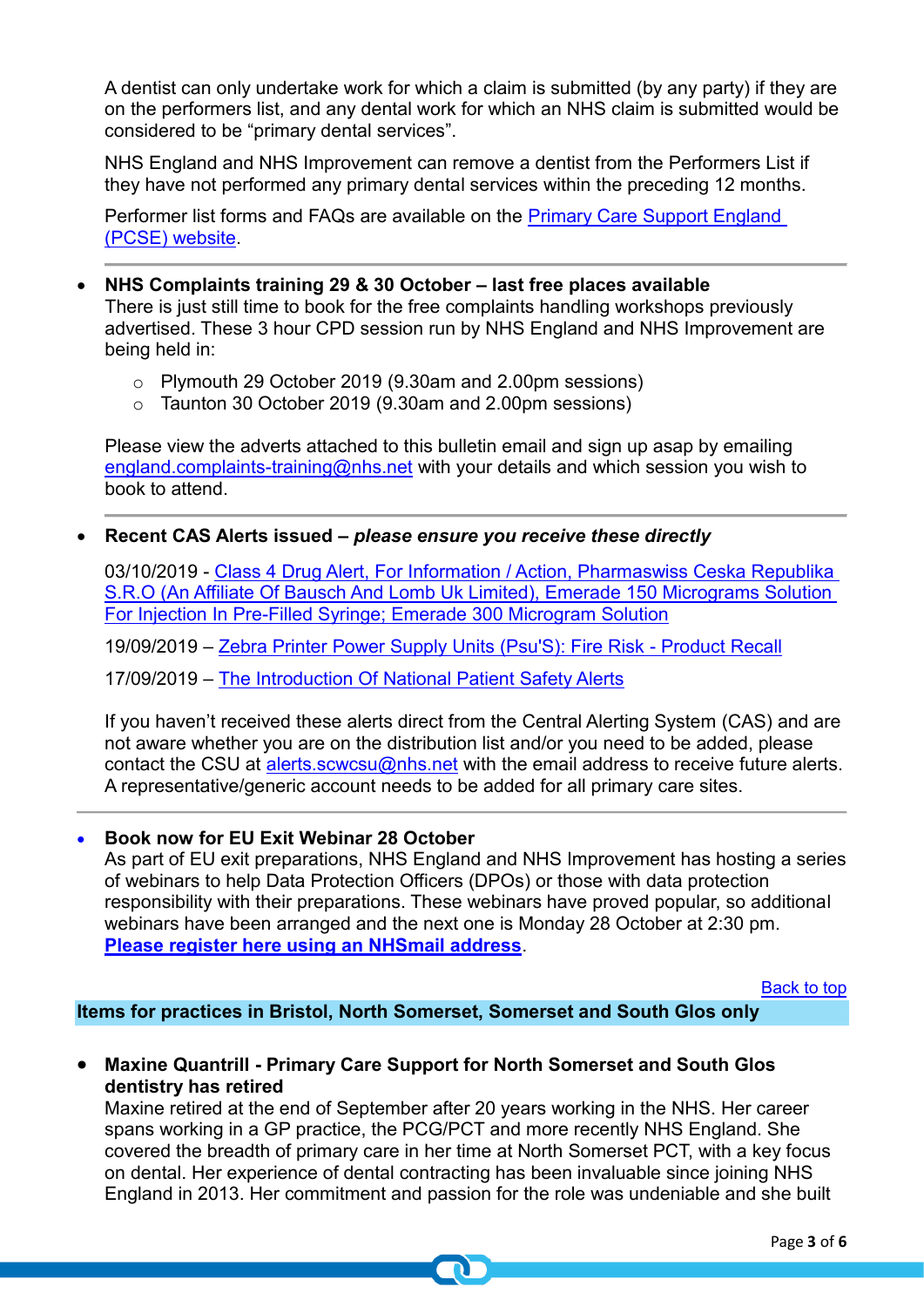excellent working relationships with every contractor/provider that she dealt with. We wish her a very happy retirement and every success in her new endeavours. Contractors within the areas Maxine previously covered should contact Debbie Freeman in the interim please direct queries via [england.swdental@nhs.net](mailto:england.swdental@nhs.net) where possible.

[Back to top](#page-0-0)

# <span id="page-3-0"></span>**Items for practices in Devon, Cornwall and Isles of Scilly only**

# • **Plymouth Community Dental Services – adult phobic referral form**

A new referral form and guidance has been [uploaded to the NHS England & NHS](https://www.england.nhs.uk/south/info-professional/dental/dcis/forms/)  [Improvement website](https://www.england.nhs.uk/south/info-professional/dental/dcis/forms/) specific to referring adult phobic patients to the Plymouth Community Dental Service, to assist in correct signposting of patients. The form is attached for reference along with a related letter to GDPs from the service.

#### [Back to top](#page-0-0)

<span id="page-3-1"></span>**Updates from the SW Local Dental Network (LDN) & Managed Clinical Networks (MCNs)**

#### • **Introduction by Matthew Jerreat, Chair of Restorative MCN**

"I qualified in dentistry at Bristol University in 1999 and completed my Fellowship in Restorative Dentistry in 2006 (Royal College Surgeons, Edinburgh). I provide management of patients with head and neck cancer and developmental disorders. My specialist interests include multidisciplinary care of patients with orthodontic-restorative needs and the rehabilitation of cancer patients with dental implants."



"As the Managed Clinical Network chair in Restorative Dentistry for the Southwest we are developing a network across the region to help provide specialist services to all patients and improve quality of care."

"I have a passion for education. I am clinical lead for the Exeter Education Facility and Associate Professor in Clinical Education in Plymouth University. I am responsible for the implant dentistry modules for the postgraduate cert/diploma/masters in Restorative Dentistry and Periodontology. I am the Training Program Director for Restorative Dentistry in the Southwest and Honorary Secretary of the British Society for Restorative Dentistry both of which allow me to share my enthusiasm for my specialty."

If you would like to know more about the work of the Restorative MCN and other networks or make contact, please visit the LDN/MCN pages of the [NHS England and NHS](https://www.england.nhs.uk/south/info-professional/dental/dcis/south-west-ldn/)  [Improvement website.](https://www.england.nhs.uk/south/info-professional/dental/dcis/south-west-ldn/)

[Back to top](#page-0-0)

# <span id="page-3-2"></span>**Health Education England (HEE) upcoming events, courses and resources**

• **Advancing Dental Care – Free regional events in December and January** [Bristol \(Future Inns Cabot Circus\): 10th December 2019 –](https://www.maxcourse.co.uk/swdentalpg/guestCourseMatchListCourseDetails.asp?cKey=2891) book now [Plymouth University: 9th January 2020 –](https://www.maxcourse.co.uk/swdentalpg/guestCourseMatchListCourseDetails.asp?cKey=2892) book now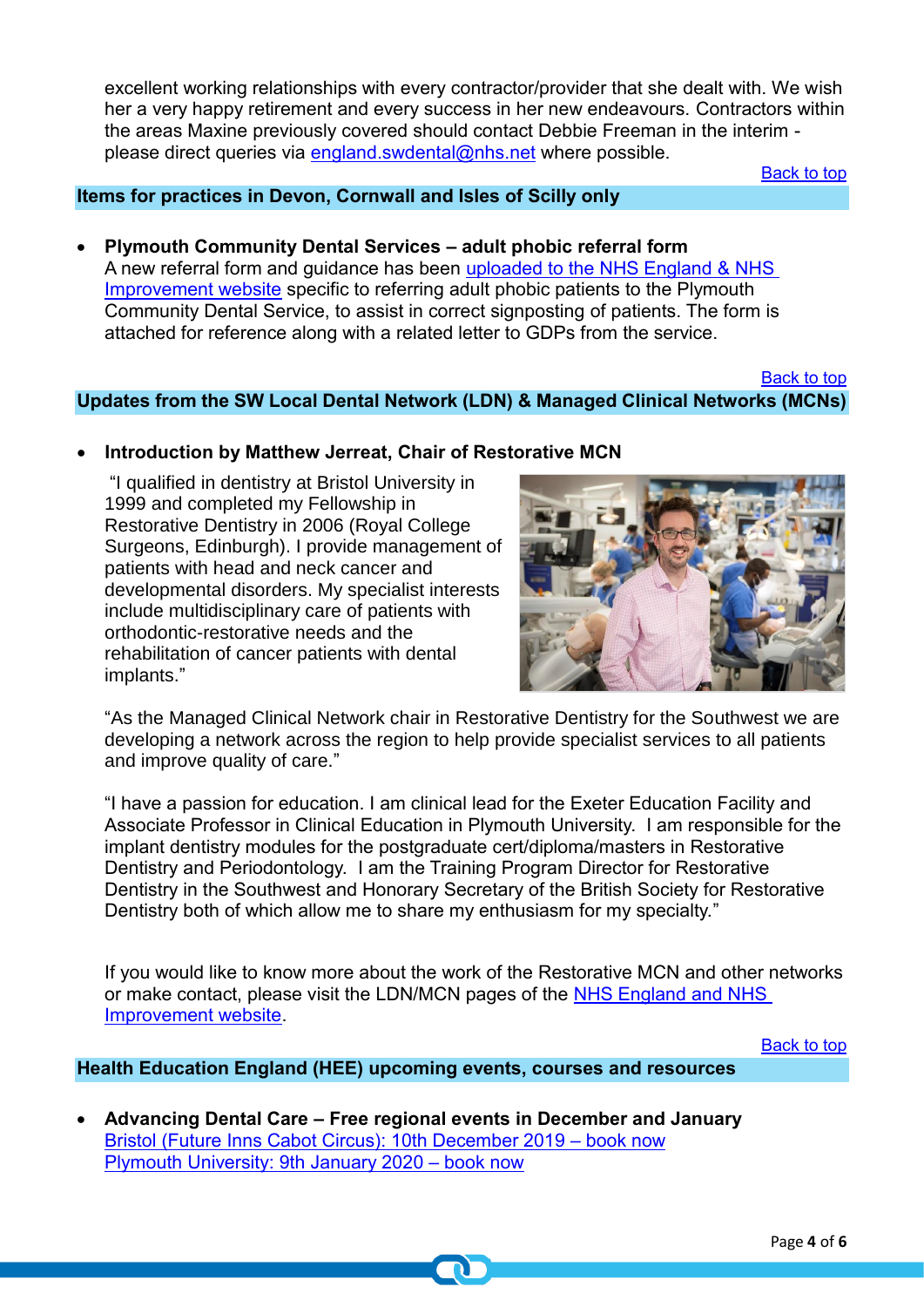Delegates will need to book a place through Maxcourse system – please click links above to go straight to the event details. Both events will be from 6.00 pm for a 6.30 start until 9.00pm with a buffet supper provided. Minimum of 2 hours of enhanced CPD. Suitable for anyone working/ teaching or training in any role in the dental professions or provision of dental services or quality of care provided.

For further information please see [www.hee.nhs.uk/our-work/advancing-dental-care](https://www.hee.nhs.uk/our-work/advancing-dental-care)

• **Script Dental Prescribing Programme** The Script Dental Prescribing programme is available to purchase as an individual SCRIPT licence for £25 per year (see link below): <http://www.safeprescriber.org/dentistry-signup/>

# • **Antimicrobial Stewardship e-learning resource**

The British Association of Oral Surgeons (BAOS) has launched a new [Antimicrobial](https://www.baos.org.uk/elearning/)  [Stewardship e-learning resource](https://www.baos.org.uk/elearning/) for oral health professionals to test their knowledge of antibiotic prescribing. It is free to take and consists of three modules of clinical scenariobased quizzes, each of which provides a printable e-certificate of one hour's verified CPD upon successful completion. Feedback is provided along the way, with the aim that by the end of the modules, participants will be able to demonstrate application of the principles of sound antimicrobial stewardship to the clinical scenarios.

[Click here to view more details of HEE online learning and other courses.](http://www.dental.southwest.hee.nhs.uk/about-us/dental-courses/) [Click here to view, search and book Southwest CPD courses on Maxcourse](https://www.maxcourse.co.uk/swdentalpg/guestHome.asp)

[Back to top](#page-0-0)

#### **Updates from general dentistry, primary care and other bodies**

• **Childhood Obesity report**

The Chief Medical Officer has published a [report on Childhood Obesity.](https://assets.publishing.service.gov.uk/government/uploads/system/uploads/attachment_data/file/837907/cmo-special-report-childhood-obesity-october-2019.pdf) Annexe B covers dental decay.

- **General Dental Council (GDC) – Reduced Annual Retention Fee announced** The GDC have announced a reduction of the Annual Retention Fee (ARF), the fee all dental professionals pay each year to remain on the register. Please view below: <https://www.gdc-uk.org/news-blogs/news/detail/2019/10/03/reduced-arf-announced>
- **Annual Commissioning stats published**

The annual report has been published on NHS dental activity in England, for 2018/19 (including clinical treatments and dental workforce) and information on the number of patients seen by an NHS dentist. Please view below for information: [https://digital.nhs.uk/data-and-information/publications/statistical/nhs-dental](https://digital.nhs.uk/data-and-information/publications/statistical/nhs-dental-statistics/2018-19-annual-report-pas)[statistics/2018-19-annual-report-pas](https://digital.nhs.uk/data-and-information/publications/statistical/nhs-dental-statistics/2018-19-annual-report-pas)

• **South Wales and South West Congenital Heart Disease Network Annual Report 2018/2019 publication – paediatric dental pathways** The above was published July 2019 and contains information around the development of standards and the design of pathways for paediatric dental services relating to congenital

heart disease. The report is attached to this bulletin email for your information.

[Back to top](#page-0-0)